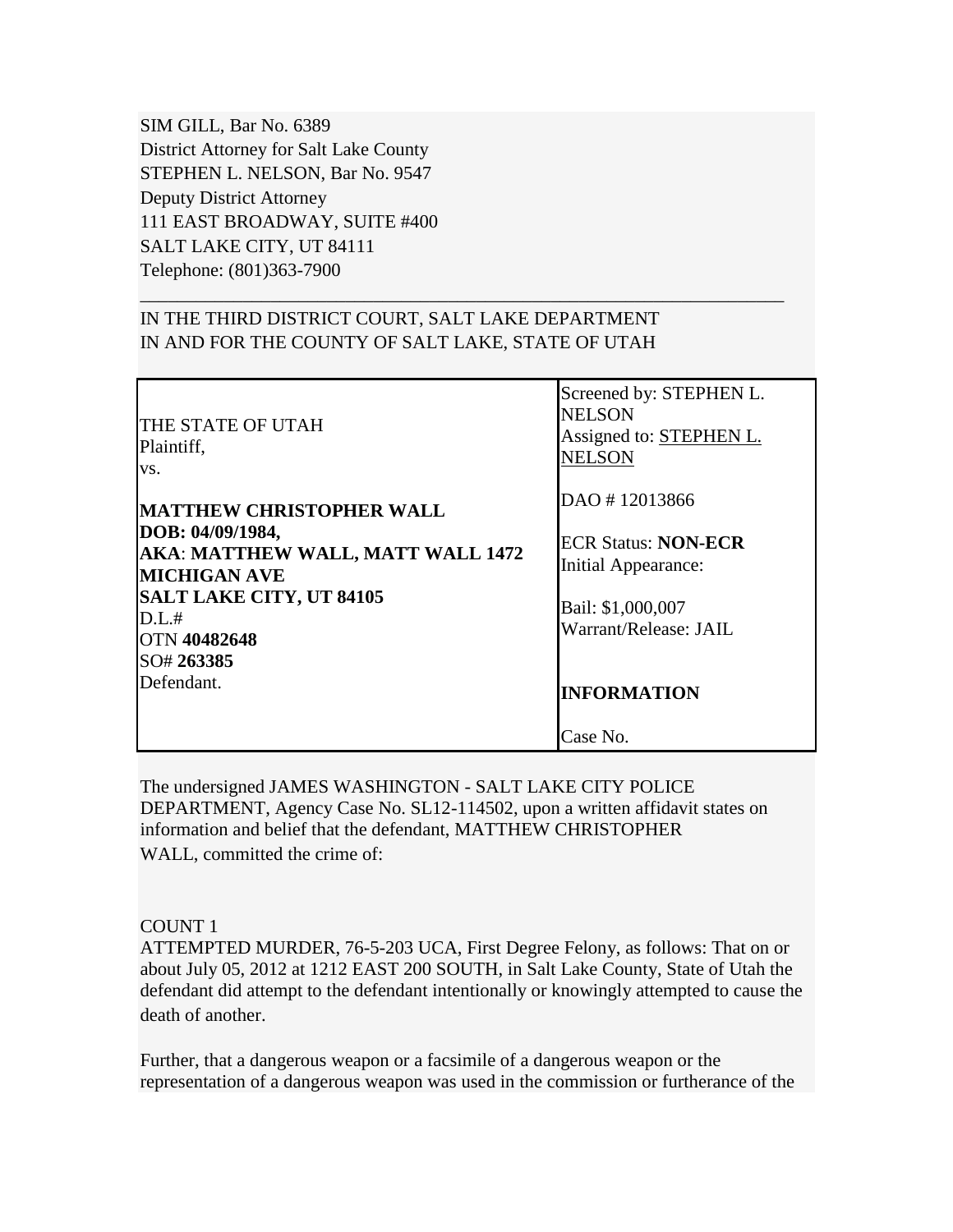Attempted Homicide, giving rise to enhanced penalties as provide §76-3-203, Utah Code Annotated, 1953 as amended

## COUNT 2

AGGRAVATED BURGLARY, 76-6-203 UCA, First Degree Felony, as follows: That on or about July 05, 2012 at 1212 East 200 South, in Salt Lake County, State of Utah the defendant did attempt, commit, or flee from a burglary and while doing so the defendant, or another participant in the crime,

(a) caused bodily injury to any person who was not a participant in the crime; (b) used or threatened the immediate use of a dangerous weapon against any person who was not a participant in the crime; or

(c) possessed or attempted to use any explosive or dangerous weapon.

Further, that a dangerous weapon or a facsimile of a dangerous weapon or the representation of a dangerous weapon was used in the commission or furtherance of the Attempted Homicide, giving rise to enhanced penalties as provide §76-3-203, Utah Code Annotated, 1953 as amended.

### COUNT 3

PURCHASE, TRANSFER, POSSESSION OR USE OF A DANGEROUS WEAPON BY RESTRICTED PERSON, 76-10-503(2)(b) UCA, Third Degree Felony, as follows: That on or about July 05, 2012 at 1212 East 200 South, in Salt Lake County, State of Utah the defendant did intentionally or knowingly agree, consent, offer, or arrange to purchase, transfer, possess, use, or have under his or her custody or control, or intentionally or knowingly purchase, transfer, possess, use, or have under his or her custody or control any dangerous weapon other than a firearm and:

(i) had been convicted of any violent felony as defined in Utah Code § 76-3-203.5; (ii) was on probation or parole for any felony;

(iii) was on parole from a secure facility as defined in Utah Code § 62A-7-101; or

(iv) within the last ten years had been adjudicated delinquent for an offense which if committed by an adult would have been a violent felony as defined in Utah Code § 76-3- 203.5.

(v) was an alien who was illegally or unlawfully in the United States.

# COUNT 4

PURCHASE, TRANSFER, POSSESSION OR USE OF A DANGEROUS WEAPON BY RESTRICTED PERSON, 76-10-503(2)(b) UCA, Third Degree Felony, as follows: That on or about July 05, 2012 at 1212 East 200 South, in Salt Lake County, State of Utah the defendant did intentionally or knowingly agree, consent, offer, or arrange to purchase, transfer, possess, use, or have under his or her custody or control, or intentionally or knowingly purchase, transfer, possess, use, or have under his or her custody or control any dangerous weapon other than a firearm and:

(i) had been convicted of any violent felony as defined in Utah Code § 76-3-203.5; (ii) was on probation or parole for any felony;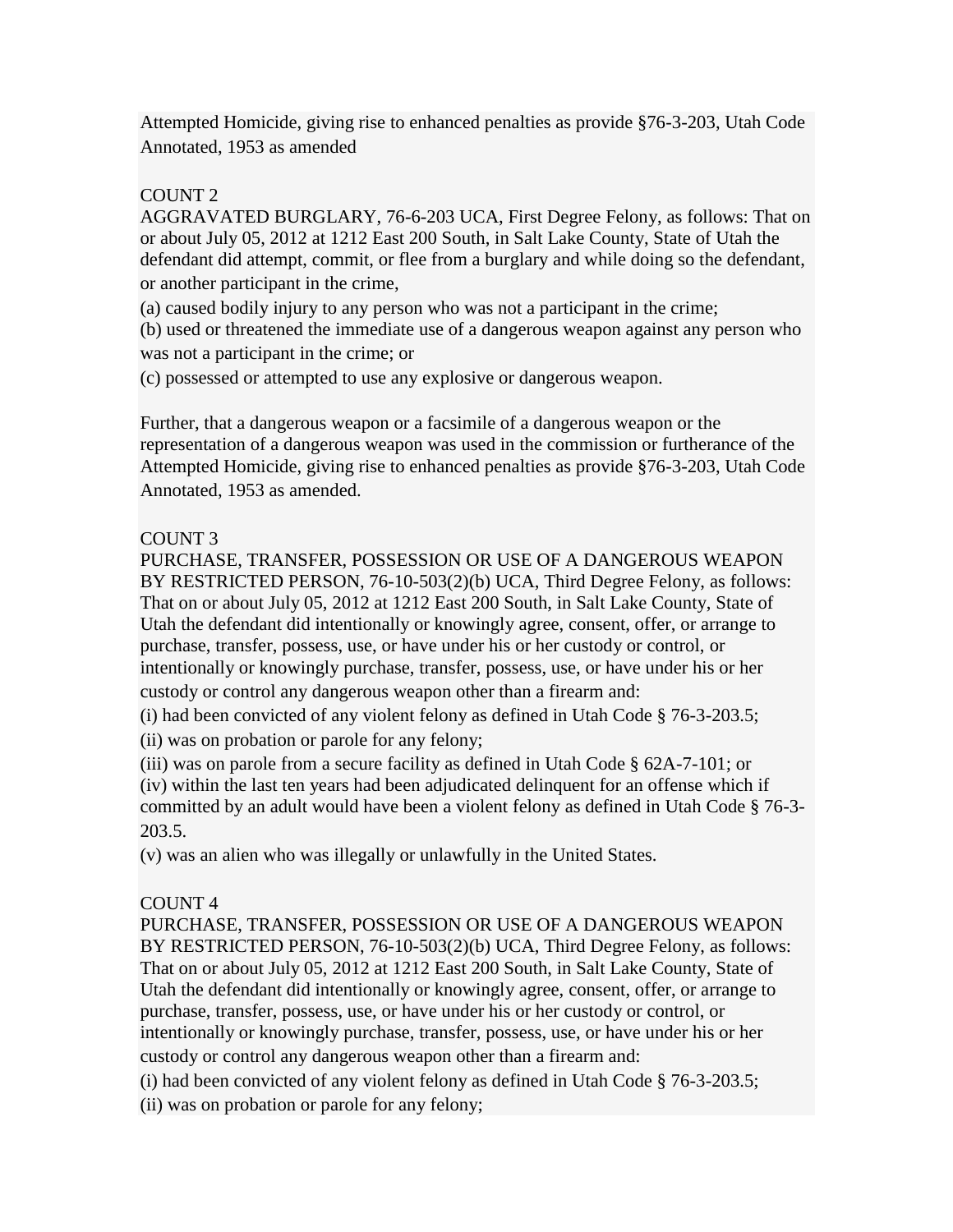(iii) was on parole from a secure facility as defined in Utah Code § 62A-7-101; or (iv) within the last ten years had been adjudicated delinquent for an offense which if committed by an adult would have been a violent felony as defined in Utah Code § 76-3- 203.5.

(v) was an alien who was illegally or unlawfully in the United States.

THIS INFORMATION IS BASED ON EVIDENCE OBTAINED FROM THE FOLLOWING WITNESSES:

STEVEN KILLPACK, RYAN BELL, JARED BENZON, WES CARDON, DEREK COATS, IRVIN CROUSE, ADA CROUSE, TIM ECHEVERRIA, ADAM ELMORE, ANGELA ELMORE, JOHN EMERY, CASEY FITGERALD, WILLIAM GRUA, MIKE HILL, BEN JOHNSON, TODD KERSHAW, BRENDON KIRKWOOD, NATHAN KOBS, CARL MERINO, JOSH SMITH, THOMAS SMITH, RICH STONE, MATHEW VUYK, JAMES WASHINGTON, PAT WILKINSON,

AFFIDAVIT OF PROBABLE CAUSE: Your Affiant Bases Probable Cause Upon the Following:

On or about July 5, 2012, Officer Emery of the Salt Lake City Police Department responded to 216 South Douglas Street and located Steven Killpack. Officer Emery observed injuries and blood on Mr. Killpack. Mr. Killpack stated that he had been stabbed "by a burglar" while at his home, 1212 East 200 South, in Salt Lake County, State of Utah. Officers observed multiple stab and slash wounds to Killpack's head, face, and body. Killpack was transported to the hospital in critical condition, but survived his injuries.

While Officer Emery was at 216 South Douglas Street, Tom D. Smith approached and stated that he had observed a male walking west bound on 200 South. Mr. Smith stated that the male was covered in blood. Officer Emery went to 200 South and located a male covered in a large amount of blood. Officer Emery did not observe any injuries on the male. The male was identified as the defendant, Mathew Christopher Wall.

Officers with the Salt Lake City Police Department entered Killpack's home and located large amounts of blood on the floor and walls of the kitchen. In the kitchen sink, officers located two knives: a large carving knife and a lock-blade-style folding knife with the blade open. The blades of both knives appeared to be stained with blood.

In an interview with police from his hospital bed, Killpack told police that he awoke in his home at approximately 6:30 in the morning of July 5, 2012, and discovered an uninvited male intruder in his home office who was disconnecting wires from Killpack's computer. Killpack also observed that several pictures had been removed from the walls and that some of the pictures had been removed from their frames. Killpack confronted the intruder and asked the intruder why he was in Killpack's home and why he was